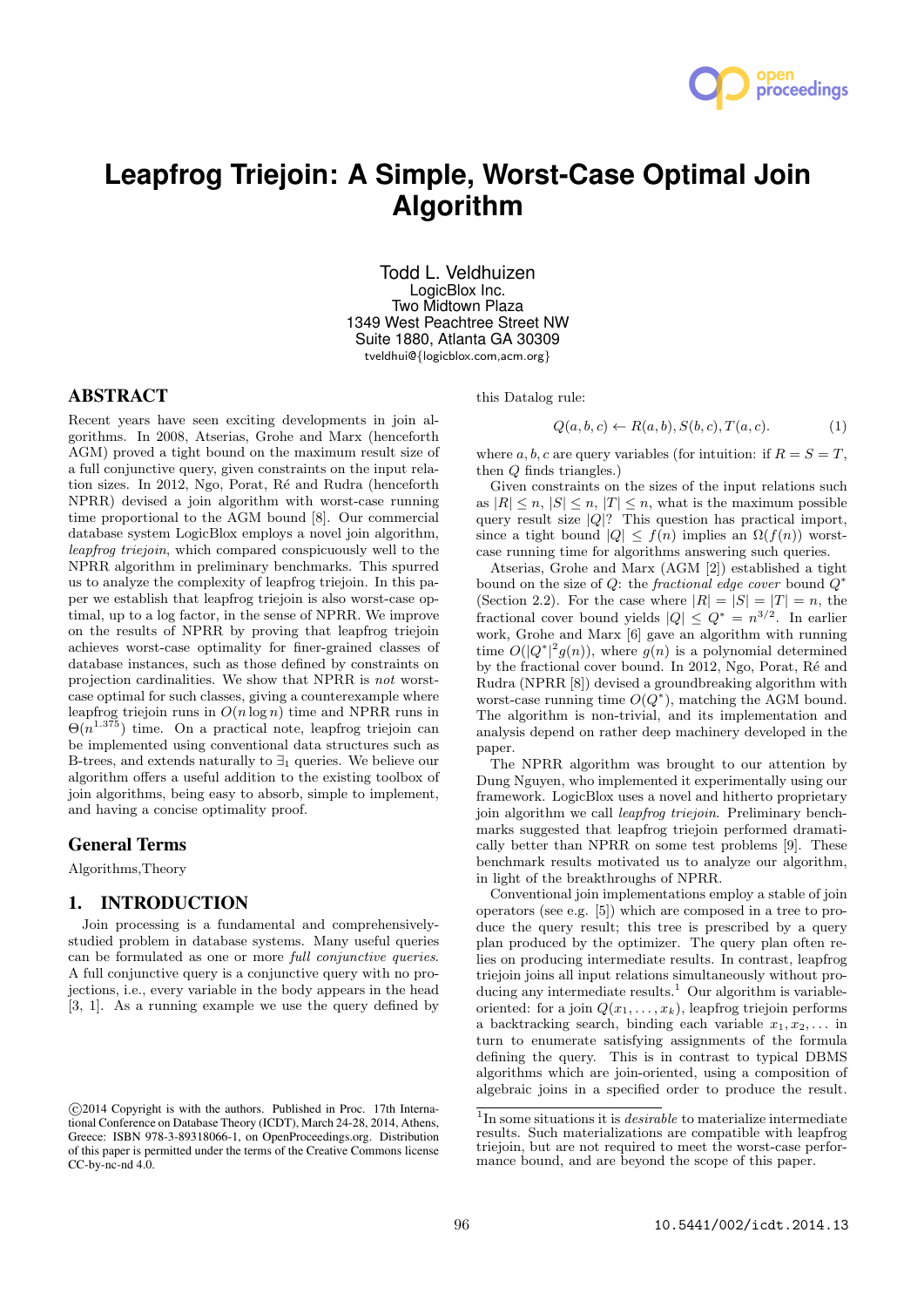Leapfrog triejoin is substantially different than typical join algorithms, but natural in retrospect.

In this paper we show that leapfrog triejoin achieves running time  $O(Q^* \log n)$ , where  $Q^*$  is the fractional cover bound, and *n* is the largest cardinality among relations of the join. (A variant suggested by Ken Ross eliminates the log *n* factor, achieving  $O(Q^*)$  time (Section 6.1).)

We believe that leapfrog triejoin offers a useful addition to the existing toolbox of join algorithms. The algorithm is easy to understand and simple to implement. The optimality proof is concise, and could be taught in an advanced undergraduate course. The optimality principle strengthens and improves that of NPRR, and leapfrog triejoin is asymptotically faster than NPRR for useful classes of problems. Finally, leapfrog triejoin is a well-tested, practical algorithm, serving as the workhorse of our commercial database system.

The paper is organized as follows. In Section 2 we review the fractional edge cover bound. Section 3 presents the leapfrog triejoin algorithm. Section 4 develops the tools used in the complexity analysis, culminating in the optimality proof of Theorem 4.2. In Section 5 we consider finer-grained complexity classes for which leapfrog triejoin is optimal; in one such example we demonstrate that the NPRR algorithm has running time  $\Theta(n^{1.375})$ , compared to  $O(n \log n)$  for leapfrog triejoin. In Section 6.2 we describe the extension of leapfrog triejoin to *∃*<sup>1</sup> queries. In Section 6.1 we discuss a variant of leapfrog triejoin which eliminates the log *n* factor.

# 2. PRELIMINARIES AND BACKGROUND

#### 2.1 Notations and conventions

All logarithms are base 2, and  $[n] = \{1, \ldots, n\}$ . Complexity analyses assume the RAM machine model.

Database instances are finite structures defined over universes which are subsets of N. In algorithm descriptions we use int as a synonym for N. (The restriction to N is merely to simplify the presentation; our implementation requires only that a type be totally ordered.)

For a binary relation  $R(a, b)$ , we write  $R(a, )$  for the projection  $\pi_1(R)$ , i.e., the set  $\{a : \exists b : (a, b) \in R\}$ . For a parameter *a*, we write  $R_a(b)$  for the *curried* version of  $R$ , i.e., the relation  $\{b : (a, b) \in R\}$ . Similarly for relations of arity  $> 2$ , e.g., for  $S(a, b, c)$  we write  $S_a(b, c)$  and  $S_{a,b}(c)$  for curried versions. We assume set semantics: query results are sets rather than multisets; our datalog system implements set semantics, unlike commercial SQL systems, so this is not merely a simplifying convenience.

#### 2.2 The fractional cover bound

We begin with a review of the fractional edge cover bound for worst-case result size of full conjunctive queries. The fractional edge cover bound is not directly required by the complexity analysis for leapfrog triejoin (Theorem 4.2), which is formulated in terms of the maximum query result size *Q ∗* . However, for families of problem instances defined by cardinality constraints on the relation sizes, *Q ∗* can be computed using the fractional cover bound.

The fractional edge cover was proven to be an upper bound on query result size by Grohe and Marx [6] in the context of constraint solving. The bound was shown to be tight, and adapted to relational joins, by Atserias, Grohe and Marx [2].

We continue the running example of a query  $Q(a, b, c)$  defined by the join  $R(a, b)$ ,  $S(b, c)$ ,  $T(a, c)$ . Suppose we know

the sizes  $|R|$ ,  $|S|$ , and  $|T|$ , and we wish to know the largest possible query result size *|Q|*. The AGM bound for *|Q|* is obtained by constructing a hypergraph  $H = (V, \mathcal{E})$  whose vertices are the variables  $V = \{a, b, c\}$ , and each atom such as  $R(a, b)$  is interpreted as a (hyper)edge  $\{a, b\}$  on the variables appearing in its argument list:



Recall that an edge cover is a subset  $C \subseteq \mathcal{E}$  of edges such that each vertex appears in at least one edge  $e \in C$ . Edge cover can be formulated as an integer programming problem by assigning to each edge  $e_i \in \mathcal{E}$  a weight  $\lambda_i$ , with  $\lambda_i = 1$ when  $e_i \in C$  and  $\lambda_i = 0$  when  $e_i \notin C$ . The cover requirement is enacted by inequalities, one for each vertex. For the query (1) we would use edge weights  $\lambda_R$ ,  $\lambda_S$ , and  $\lambda_T$ , and inequalities:

$$
\begin{array}{rcl}\na: & \lambda_R & + & \lambda_T & \geq 1 \\
b: & \lambda_R & + & \lambda_S & \geq 1 \\
c: & \lambda_S & + & \lambda_T & \geq 1\n\end{array} \tag{2}
$$

A *fractional edge cover* is obtained by relaxing to a linear programming problem, permitting edge weights to range between 0 and 1. For example, choosing  $\lambda_R = \lambda_S = \lambda_T = \frac{1}{2}$ yields a valid fractional cover. Grohe and Marx [6] established that:

$$
|Q| \le |R|^{\lambda_R} \cdot |S|^{\lambda_S} \cdot |T|^{\lambda_T} \tag{3}
$$

Or equivalently:

$$
\log|Q| \le \lambda_R \log|R| + \lambda_S \log|S| + \lambda_T \log|T| \tag{4}
$$

Minimizing the right-hand side of (4) yields the AGM bound on the size of  $|Q|$ . For example, with  $|R| = |S| = |T| = n$ , the bound is minimized when  $\lambda_R = \lambda_S = \lambda_T = \frac{1}{2}$ , yielding  $|Q| \leq n^{3/2}$ .

# 2.3 Dual formulation

The dual formulation, used by [2] to prove tightness of the bound, is more intuitive and offers a construction of worstcase instances that is instructive. We introduce the dual through an example.

Consider a scenario where the sizes of R, S, T are fixed, and  $Q(a, b, c)$  has a simple cross-product structure  $Q =$  $[2^{\alpha}] \times [2^{\beta}] \times [2^{\kappa}]$ . (The quantities  $\alpha, \beta, \kappa$  can be interpreted as the average number of bits to represent variables *a, b, c*; for simplicity we assume  $2^{\alpha}, 2^{\beta}, 2^{\kappa}$  to be integers.) From the query definition (1), it is apparent that  $(a, b, c) \in Q$ implies  $(a, b) \in R$ ; therefore  $[2^{\alpha}] \times [2^{\beta}] \subseteq R$ . This implies  $\alpha + \beta \leq \log |R|$ . Similarly for *S* and *T*. The problem of maximizing *|Q|* can be formulated as a linear program:

Maximize  $\log |Q| = \alpha + \beta + \kappa$ 

$$
\text{Subject to } \begin{cases} \alpha + \beta & \leq \log|R|\\ \alpha + \beta + \kappa & \leq \log|S|\\ \alpha + \kappa & \leq \log|T| \end{cases}
$$

For example, setting  $\log |R| = \log |S| = \log |T| = \log n$  yields  $\log |Q| = \frac{3}{2} \log n$  at optimality, achieved by  $\alpha = \beta = \kappa =$  $\frac{1}{2}$  log *n* and  $Q = [n^{1/2}] \times [n^{1/2}] \times [n^{1/2}]$ .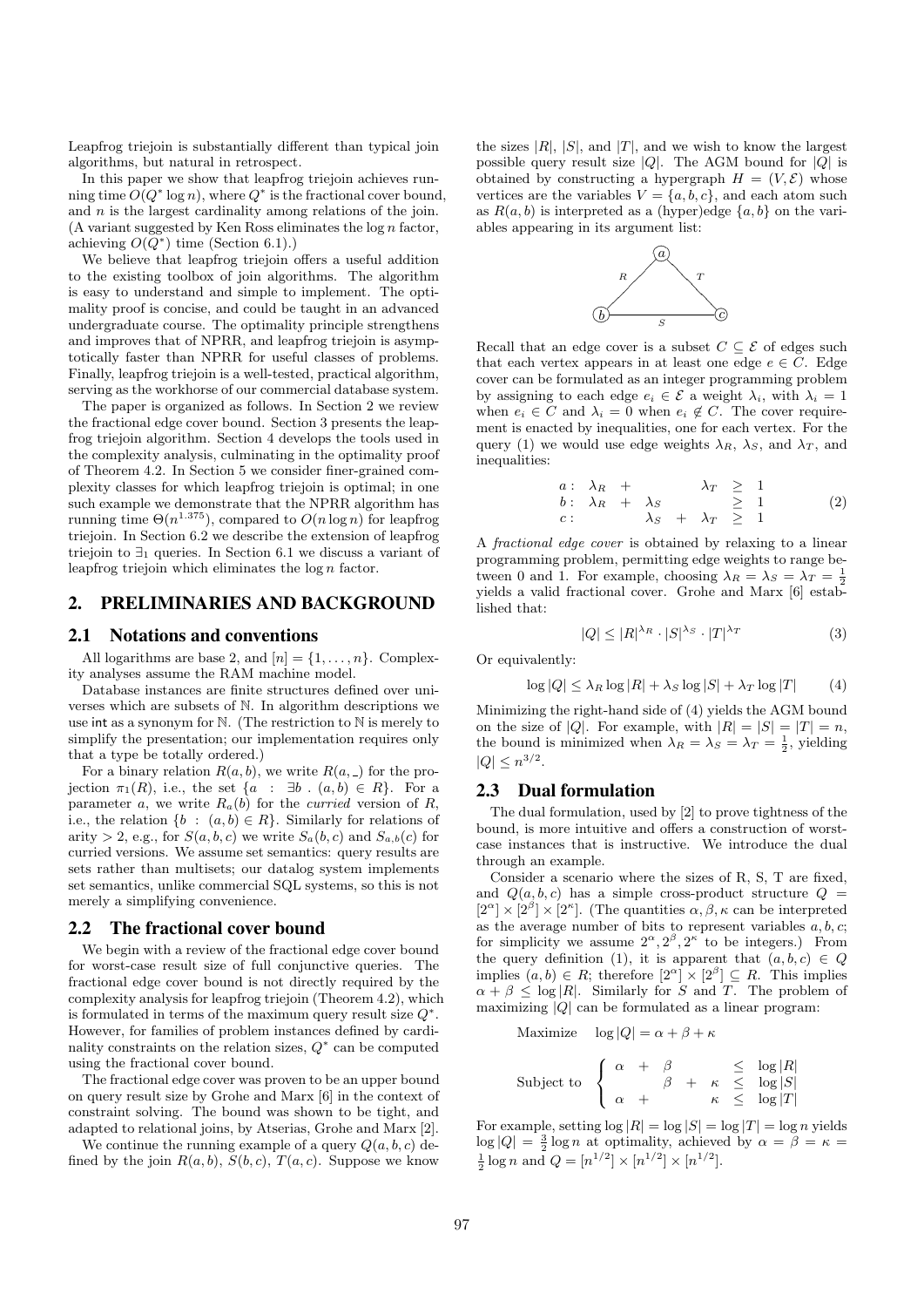The above linear program is the dual of the fractional edge cover linear program: using  $\lambda = [\lambda_A, \lambda_B, \lambda_C], \eta =$  $[\log |R|, \log |S|, \log |T|], \alpha = [\alpha, \beta, \kappa], \text{ and } \mathbf{1} = [1, 1, 1], \text{ the }$ fractional edge cover program minimizes *η <sup>⊤</sup>λ* subject to  $A\lambda \geq 1$  (each row of *A* yielding an inequality of Eqn. (2)) and  $\lambda \geq 0$ ; the dual form maximizes  $1^{\dagger} \alpha$  subject to  $A^{\mathsf{T}} \alpha \leq \eta$  and  $\alpha \geq 0$ . It follows from the duality property of linear programs that an optimal solution to the dual form yields the same upper bound on *|Q|* as the optimal fractional edge cover.

Moreover, the dual form is constructive: let  $n_a = \lfloor 2^{\alpha} \rfloor$ ,  $n_b = \lfloor 2^{\beta} \rfloor$ , and  $n_c = \lfloor 2^{\kappa} \rfloor$ , and choose

$$
R \supseteq [n_a] \times [n_b]
$$
  
\n
$$
S \supseteq [n_b] \times [n_c]
$$
  
\n
$$
T \supseteq [n_a] \times [n_c]
$$

padding with rubbish as necessary to attain the desired sizes  $|R|$ ,  $|S|$ , and  $|T|$ . This yields a *Q* of maximal size.

This construction prompts the following observation: the worst cases of the AGM bound are achievable by query results which are cross-products. Since real-world queries rarely have such a structure—practical database systems avoid materializing such queries—this suggests that an algorithm achieving the AGM bound is not necessarily optimal for classes of database instances encountered in practice. This motivates our development of finer-grained classes in Section 5.

# 3. LEAPFROG TRIEJOIN

Leapfrog triejoin is a join algorithm for *∃*<sup>1</sup> queries, that is, queries definable by first-order formulae without universal quantifiers (and, needless to say, excluding negated existential quantifiers.) In this paper we focus on the full conjunctive fragment of *∃*1, to which our complexity bound applies. (The additional machinery needed to go from full conjunctive queries to  $\exists_1$  is described informally in Section 6.2, as a guide to implementors.)

In our datalog implementation, rule bodies are restricted to be *∃*<sup>1</sup> formulas. We use leapfrog triejoin to enumerate satisfying assignments of rule bodies. We assume input relations are always provided in sorted order, consistent with the data structures used by our system. Leapfrog triejoin uses *iterator interfaces* to unify the presentation of input relations and views of (nonmaterialized) subexpressions of a join. A relation  $A(x)$  is presented by a linear iterator, with familiar methods such as *next*() and *atEnd*(), which present the elements of *A* in order. A disjunction such as  $A(x) \vee B(x)$  is likewise presented by a linear iterator whose *next*() method manipulates iterators for *A, B* to present a non-materialized view of the disjunction. Hence in a conjunction  $C(x)$ ,  $D(x)$ , it does not matter whether *C* is an input relation, or a presentation of a non-materialized view such as  $A(x) \vee B(x)$ . A similar approach is used for joins with multiple variables, where relations and views are presented by *trie iterators*, whose interface is described below.

We first describe the leapfrog join for unary relations (Section 3.1). This is then extended to the triejoin algorithm for full conjunctive queries (Section 3.4). With minor embellishments, leapfrog triejoin can tackle *∃*<sup>1</sup> queries; we summarize these in Section 6.2, but the focus of this paper (and particularly, the complexity analysis) is on full conjunctive queries.

# 3.1 Leapfrog join for unary predicates

The basic building block of leapfrog triejoin is a unary join which we call *leapfrog join*. The unary leapfrog join is a variant of sort-merge join which simultaneously joins unary relations  $A_1(x), \ldots, A_k(x)$ . The unary join is of no particular novelty (see e.g. [7, 4]), but serves as the basic building block for leapfrog *triejoin*. Its performance bound underpins the complexity analyses which follow.

For the purposes of leapfrog join, unary relations  $A_i \subseteq \mathbb{N}$ are presented in sorted order by linear iterators, one for each relation, using this interface:

| int key()         | Returns the key at the current        |  |
|-------------------|---------------------------------------|--|
|                   | iterator position                     |  |
| next()            | Proceeds to the next key              |  |
| seek(int seekKey) | Position the iterator at a least      |  |
|                   | upper bound for seekKey,              |  |
|                   | i.e. the least key $\geq$ seekKey, or |  |
|                   | move to end if no such key exists.    |  |
|                   | The sought key must be $>$ the        |  |
|                   | key at the current position.          |  |
| bool at End()     | True when iterator is at the end.     |  |

The key() and atEnd() methods are required to take *O*(1) time, and the next() and seek() methods are required to take  $O(\log N)$  time, where *N* is the cardinality of the relation. Moreover, if *m* keys are visited in ascending order, the amortized complexity is required to be  $O(1 + \log(N/m))$ . which can be accomplished using standard data structures  $(notably, balanced trees such as B-trees.<sup>2</sup>)$ 

Leapfrog join is itself implemented as an instance of the linear iterator interface: it provides an iterator for the intersection  $A_1 \cap \cdots \cap A_k$ . The algorithm uses an array Iter[0 . . . k− 1] of pointers to iterators, one for each relation. In operation, the join tracks the smallest and largest keys at which iterators are positioned, and repeatedly moves an iterator at the smallest key to a least upper bound for the largest key, 'leapfrogging' the iterators until they are all positioned at the same key. Detailed descriptions of the algorithm follow; some readers may choose to skip to the complexity analysis (Section 3.2).

When the leapfrog join iterator is constructed, the leapfroginit method (Algorithm 1) is used to initialize state and find the first result. The leapfrog-init method is provided an array of iterators; it ensures the iterators are sorted according to the key at which they are positioned, an invariant that is maintained throughout.

The main workhorse is leapfrog-search (Algorithm 2), which finds the next key in the intersection  $A_1 \cap \cdots \cap A_k$ .

Immediately following leapfrog-init(), the leapfrog join iterator is positioned at the first result, if any; subsequent results are obtained by calling leapfrog-next() (Algorithm 3). To complete the linear iterator interface, we define a leapfrogseek() function which finds the first element of  $R_1 \cap \cdots \cap R_k$ which is  $\geq$  seekKey (Algorithm 4).

Figure 1 illustrates a join of three relations.

# 3.2 Complexity of leapfrog join

In the analyses which follow, we focus on data complex-

<sup>&</sup>lt;sup>2</sup>For example, if every key is visited in order then  $m = N$ and the amortized complexity is *O*(1). Rather than returning to the tree root for each seek() request, the iterator ascends just far enough to find an upper bound for the key sought.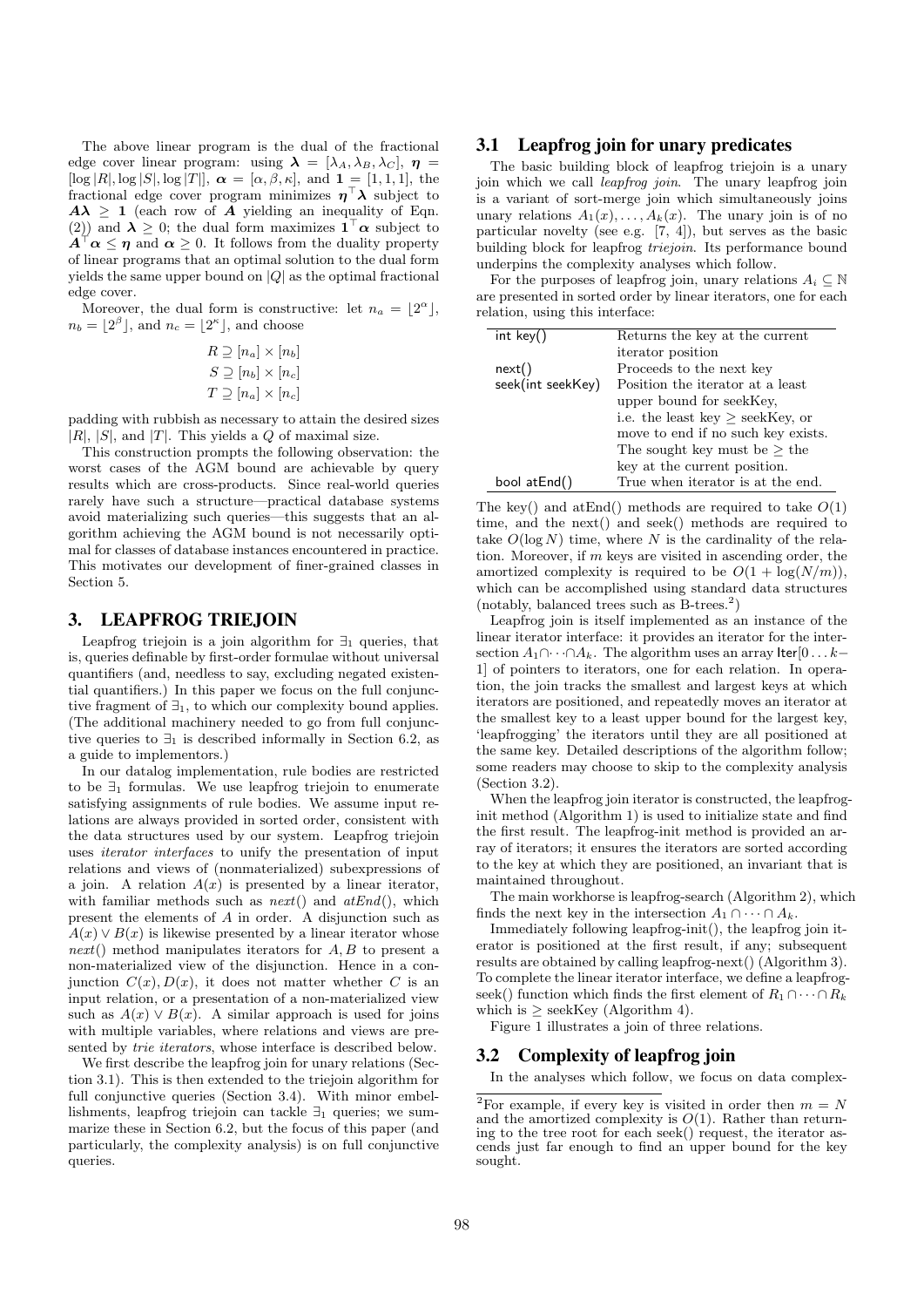

Figure 1: Example of a leapfrog join of three relations A, B, C, with  $A = \{0, 1, 3, 4, 5, 6, 7, 8, 9, 11\}$  and B, C as shown in **the second and third rows. Initially the iterators for** *A, B, C* **are positioned (respectively) at 0, 0, and 2. The iterator for** *A* **performs a seek(2) which lands it at 3; the iterator for** *B* **then performs a seek(3) which lands at 6; the iterator for** *C* **does seek(6) which lands at 8, etc.**

| Algorithm 1: $\text{leapfrog-int}()$                    |  |  |  |
|---------------------------------------------------------|--|--|--|
| if any iterator has at $End()$ true then                |  |  |  |
| $atEnd := true;$                                        |  |  |  |
| else                                                    |  |  |  |
| $atEnd := false;$                                       |  |  |  |
| sort the array $\text{Iter}[0k-1]$ by keys at which the |  |  |  |
| iterators are positioned;                               |  |  |  |
|                                                         |  |  |  |
| $p := 0;$<br>leapfrog-search()                          |  |  |  |

**Algorithm 2:** leapfrog-search()

|                                                            | $x' := \text{Iter}[(p-1) \mod k].\text{key}();$ // Max key of any |
|------------------------------------------------------------|-------------------------------------------------------------------|
| iter                                                       |                                                                   |
| while true do                                              |                                                                   |
| $x := \text{Iter}[p].\text{key}($ );                       | // Least key of any iter                                          |
| if $x = x'$ then                                           |                                                                   |
|                                                            | // All iters at same key                                          |
| $key := x ;$<br>return;                                    |                                                                   |
| else                                                       |                                                                   |
| $\mathsf{Iter}[p].\mathsf{seek}(x');$                      |                                                                   |
| if $\text{Iter}[p].\text{atEnd}()$ then                    |                                                                   |
| $atEnd := \text{true};$                                    |                                                                   |
| return;                                                    |                                                                   |
| else                                                       |                                                                   |
|                                                            |                                                                   |
| $x' := \mathsf{Iter}[p].\mathsf{key}();\ p := p+1 \mod k;$ |                                                                   |
|                                                            |                                                                   |

**Algorithm 3:** leapfrog-next()

Iter[*p*]*.*next(); **if** Iter[*p*]*.*atEnd() **then**  $atEnd :=$  true; **else**  $p := p + 1 \mod k;$ leapfrog-search();

| Algorithm $4$ : leapfrog-seek(int seekKey) |  |
|--------------------------------------------|--|
| $\textsf{Iter}[p].\textsf{seek}(seekKey);$ |  |
| if $\text{Iter}[p].\text{atEnd}()$ then    |  |
| $atEnd := true;$                           |  |
| else                                       |  |
| $p := p + 1 \mod k;$<br>leapfrog-search(); |  |

ity [11], i.e., we assume the query definition to be fixed, and omit constant factors which depend only on the structure of the query (e.g. number of atoms and variables).

Let  $N_{min} = \min\{|A_1|, \ldots, |A_k|\}$  be the cardinality of the smallest relation in the join, and  $N_{max} = \max\{|A_1|, \ldots, |A_k|\}$ the largest.

Proposition 3.1. *The running time of leapfrog join is*  $O(N_{min} \log (N_{max}/N_{min}))$ .

PROOF. The leapfrog algorithm advances the iterators in a fixed pattern: each iterator is advanced every *k* steps of the algorithm. An iterator for a relation with cardinality *N* can be advanced at most *N* times before reaching the end; therefore the number of steps is at most  $k \cdot N_{min}$ . An iterator which visits *m* of *N* values in order is stipulated to have amortized cost  $O(1 + \log(N/m))$ ; the iterator for a largest relation will have  $N = N_{max}$  and  $m = N_{min}$ , for total cost  $N_{min} \cdot O(1 + \log(N_{max}/N_{min}))$ .  $\Box$ 

The leapfrog join is able to do substantially better than pairwise joins in some scenarios. Suppose we have relations  $A, B, C$  where  $A = \{0, \dots, 2n - 1\}, B = \{n, \dots, 3n - 1\},$ and  $C = \{0, \dots, n-1, 2n, \dots, 3n-1\}$ . Any pairwise join will produce *n* results, but the intersection  $A \cap B \cap C$  is empty; the leapfrog join determines this in  $O(1)$  steps.

#### 3.3 Trie iterators

We extend the linear iterator interface to handle relations of arity  $> 1$ . Relations such as  $A(x, y, z)$  are presented as *tries* with each tuple  $(x, y, z) \in A$  corresponding to a unique path through the trie from the root to a leaf (Figure 2). (Note however that relations need not be stored as tries; in practice we use B-tree-like data structures, and present their contents via a trie iterator interface.)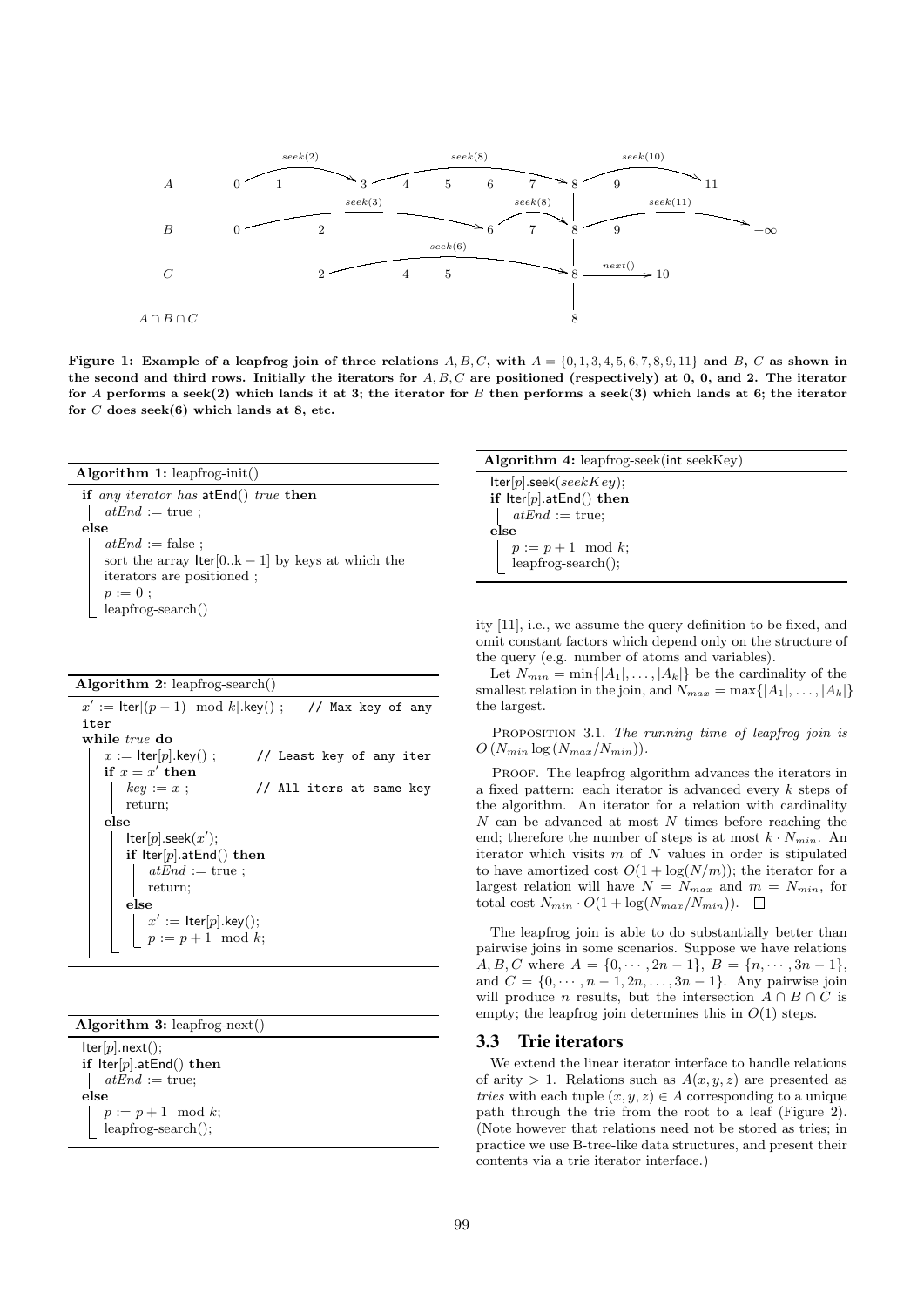

**Figure 2: Example: Trie presentation of a relation**  $A(x, y, z)$ **.** After open() is invoked at some node *n*, the **linear iterator methods next(), seek() and atEnd() present the children of** *n***. In the above example, invoking open() thrice on an iterator positioned at** *A* **would move to the leaf node** [1*,* 3*,* 4]**; next() would then move to leaf node**  $[1, 3, 5]$ ; another next() would **result in the iterator being atEnd(). The sequence up(), next(), open() would then advance the iterator to the leaf node** [1*,* 4*,* 6]**.**

Upon initialization, trie iterators are positioned at the root. The linear iterator API is augmented with two methods for trie-navigation:

| void open $()$ ; | Proceed to the first key at the |
|------------------|---------------------------------|
|                  | next depth                      |
| void $up$ ;      | Return to the parent key at the |
|                  | previous depth                  |

A trie iterator for a materialized relation is required to have  $O(\log N)$  time for the open() and up() methods.

With a bit of bookkeeping, it is straightforward to present Btree-like data structures as TrieIterators, with each operation taking  $O(\log N)$  time.<sup>3</sup>

#### 3.4 Leapfrog Triejoin

We now describe the *Leapfrog Triejoin* algorithm for full conjunctive joins.

The triejoin algorithm requires the optimizer to choose a *variable ordering*, i.e., some permutation of the variables appearing in the join. For example, in the join  $R(a, b)$ *,*  $S(b, c)$ *, T*(*a, c*) we might choose the variable ordering  $[a, b, c]$ . Choosing a good variable ordering is crucial for performance, in practice, but immaterial for the worst-case complexity analysis presented here. Techniques for choosing an advantageous variable ordering are the subject of a forthcoming paper; for the complexity analysis we fix an arbitrary ordering.

Leapfrog triejoin requires a restricted form of conjunctive joins, attained via some simple rewrites:

1. Each variable can appear at most once in each argument list. For example,  $R(x, x)$  would be rewritten to  $R(x, y), x = y$  to satisfy this requirement. The  $x = y$ term may be presented as a nonmaterialized view of a predicate  $Id(x, y) \Leftrightarrow (x = y)$ , implemented by a variant of the TrieIterator interface.

- 2. Each argument list must be a subsequence of the variable ordering. For example, if the chosen variable ordering were [*a, b, c*] and the join contained a term  $U(c, a)$ , we would rewrite this to  $U'(a, c)$  and define a materialized view  $U'(a, c) \equiv U(c, a)$ . (In practice we install indices automatically when required by such rewrites, and maintain them for use in future queries.)
- 3. To simplify the complexity analysis, each relation symbol may appear at most once in the query. For a query such as  $E(x, y)$ ,  $E(y, z)$  we introduce a copy  $E' \equiv E$ and rewrite to  $E(x, y)$ ,  $E'(y, z)$ . This avoids awkwardness in the complexity analysis, but is not required for implementation purposes.
- 4. Constants may not appear in argument lists. A subformula such as  $A(x, 2)$  is rewritten to  $A(x, y)$ , Const<sub>2</sub>(*y*), where  $\text{Const}_2 = \{2\}$ . In practice  $\text{Const}_\alpha$  is presented as a nonmaterialized view, using a variant of the TrieIterator interface.

Leapfrog triejoin employs one leapfrog join for each variable. Consider the example  $R(a, b)$ ,  $S(b, c)$ ,  $T(a, c)$  with the variable ordering [*a, b, c*]. The leapfrog joins employed for the variables  $a, b, c$  in the example are:

| Variable | Leapfrog join        | Remarks                     |
|----------|----------------------|-----------------------------|
| a        | $R(a, \_), T(a, \_)$ | Finds a present in $R, T$   |
|          |                      | projections                 |
| h        | $R_a(b), S(b, \_)$   | For specific $a$ , finds    |
|          |                      | $b$ values                  |
| c        | $S_b(c), T_a(c)$     | For specific $a, b$ , finds |
|          |                      | $c$ values                  |

The topmost leapfrog join iterates values for *a* which are in both the projections  $R(a, \_)$  and  $T(a, \_)$ . When this leapfrog join emits a binding for *a*, we can proceed to the next level join and seek bindings for *b* from  $R_a(b), S(b, \_)$ . For each such *b*, we can proceed to the next level and seek a binding for *c* in  $S_b(c)$ ,  $T_a(c)$ . When a leapfrog join exhausts its bindings, we can retreat to the previous level and seek another binding for the previous variable. Conceptually, we can regard triejoin as a backtracking search through a 'binding trie.'

# 3.5 Triejoin implementation

At initialization, the triejoin is provided with a trie iterator for each relation (or more generally, subformula) of the join.

The triejoin initialization constructs an array of leapfrog join instances, one for each variable. The leapfrog join for a variable *x* is given an array of pointers to trie-iterators, one for each atom in which *x* appears. For example, in the join  $R(a, b)$ ,  $S(b, c)$ ,  $T(a, c)$ , the leapfrog join for *b* is given pointers to the trie-iterators for *R* and *S*. There is only one instance of the trie-iterator for *R*, which is shared by the leapfrog joins for *a* and *b*.

The leapfrog joins use the linear-iterator portion of the trie iterator interfaces; the open/up trie navigation methods are used only by the triejoin algorithm. The triejoin uses a variable *depth* to track the current variable for which a binding is being sought; initially *depth* = *−*1 to indicate the triejoin is positioned at the root of the binding trie (i.e.,

 $\overline{{}^3\text{For}}$  example, to perform a next() operation when positioned at the node  $x = 1$  of Figure 2, one would seek the least upper bound of  $(1, +\infty, +\infty)$  in the B-tree representation; this would reach the record (3*,* 5*,* 2).

<sup>&</sup>lt;sup>4</sup>Recall that  $R(a, \_)$  is the projection  $\{a : \exists b : (a, b) \in R\}$ , and  $R_a(b)$  is the 'curried' form  $\{b : (a, b) \in R\}$ .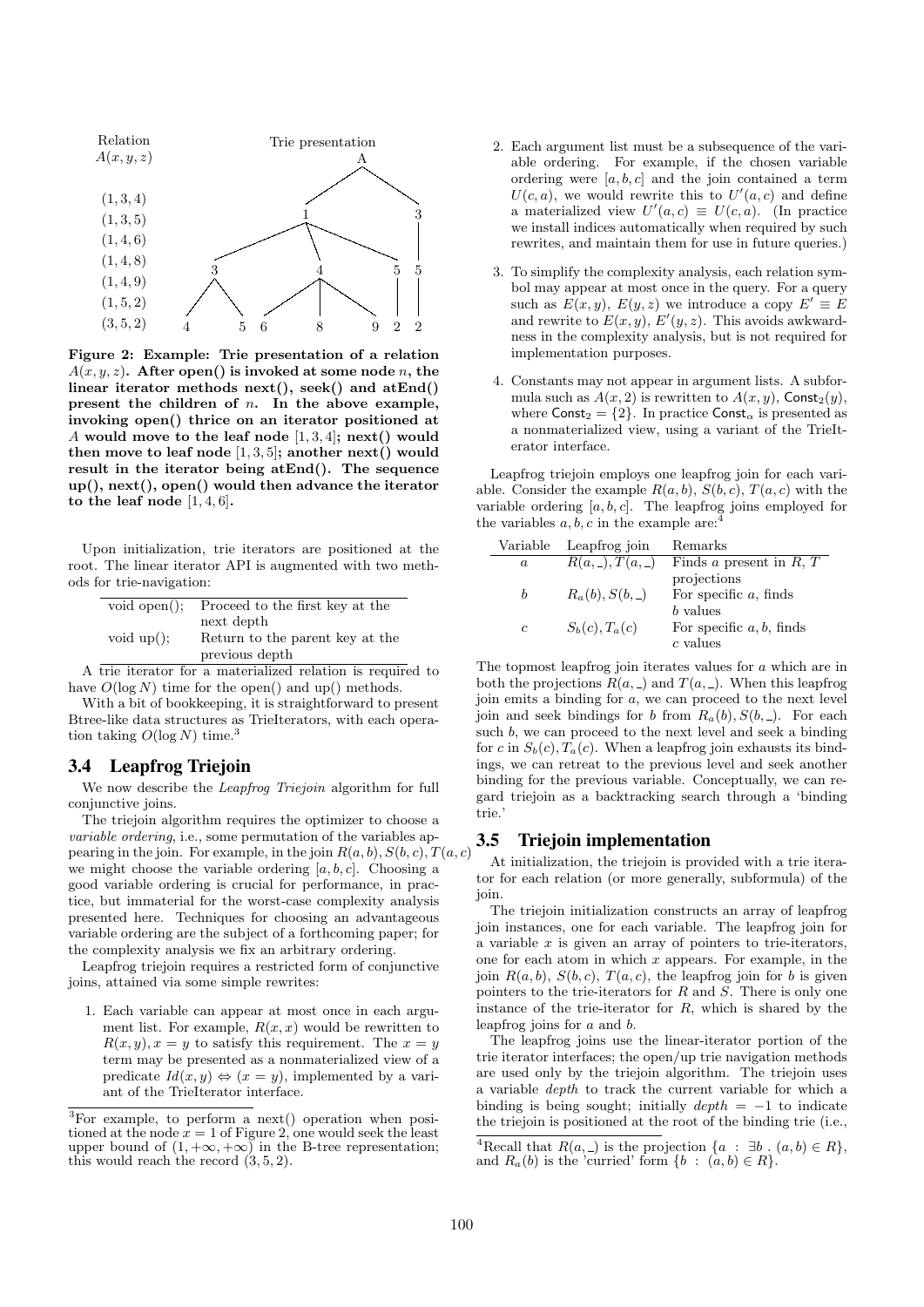before the first variable.) Depths 0*,* 1*, . . .* refer to the first, second, etc. variables of the variable ordering.

Leapfrog triejoin presents a nonmaterialized view of the query result, presented via a trie-iterator interface. The linear iterator portions of the trie-iterator interface (namely  $key(), \, \text{atEnd}(), \, \text{next}(), \, \text{and } \text{seek}()$  are delegated to the leapfrog join for the current variable. (At depth -1, i.e., the root, only the operation open() is permitted, which moves to the first variable.) It remains to define the open() and up() methods, which are trivial (Algorithms 5 and 6).

**Algorithm 5:** triejoin-open() // Advance to next var  $depth := depth + 1$ ; **for** *each iter in leapfrog join at current depth* **do** | iter.open(); **end** call leapfrog-init() for leapfrog join at current depth

**Algorithm 6:** triejoin-up()

**for** *each iter in leapfrog join at current depth* **do** | iter.up(); **end** // Backtrack to previous var  $depth := depth - 1$ ;

This completes the trie iterator interface. To obtain the satisfying assignments of the query formula, we simply walk the trie presented by leapfrog triejoin, a simple exercise we omit here.

# 4. COMPLEXITY ANALYSIS

We consider now the complexity of leapfrog triejoin for full conjunctive joins of materialized relations.

#### 4.1 The proof strategy

We introduce the proof strategy informally, before proceeding to the formal proof of Theorem 4.2. Consider the example join:

$$
Q(a, b, c) \equiv R(a, b), S(b, c), T(a, c)
$$

with variable ordering  $[a, b, c]$ . Suppose that  $|R| \leq n, |S| \leq$ *n*, and  $|T| \leq n$ . The fractional cover bound yields  $|Q| \leq$ *n* 3*/*2 .

We wish to show that the triejoin runs in  $O(n^{3/2} \log n)$ time for this example. Recall that a leapfrog join of two unary relations  $U, V$  requires at most  $2 \cdot \min\{|U|, |V|\}$  iterator operations. It is readily seen that the cost at the first two trie levels  $[a, b]$  cannot exceed  $O(n)$  linear iterator operations: at the first trie level the leapfrog join is limited by  $\min(|R(a, -)|, |T(a, -)|) \leq |R(a, -)| \leq |R| \leq n$ , and at the second trie level the number of iterator operations is controlled by:

$$
\sum_{a \in R(a,1), T(a,2)} \min\{|R_a(b)|, |S(b,2)|\}
$$
  
\n
$$
\leq \sum_{a \in R(a,2), T(a,2)} |R_a(b)|
$$
  
\n
$$
\leq |R|
$$

Therefore the total number of linear iterator operations at the first two trie levels is  $O(n)$ . At the third trie level, the number of linear iterator operations is controlled by:

$$
\sum_{(a,b)\in R(a,b),S(b,-),T(a,-)} \min\{|S_b(c)|,|T_a(c)|\}\tag{5}
$$

We now wish to show that the quantity (5) is  $\leq n^{3/2}$ . We do this by renumbering the *c* values of the relations such that the join produces a number of results equal to (5), without increasing the amount of work. Since the join can produce at most  $n^{3/2}$  results (from the fractional cover bound), this will establish that (5) is  $\leq n^{3/2}$ .

For a concrete example, suppose we had these trie presentations of *R, S, T*:



This would produce only the result tuple (7*,* 4*,* 5). To obtain a result size equal to  $(5)$  we renumber the *c* values, resulting in a new problem instance which produces one result for every leaf of *T* (the smaller relation):



This results in exactly three results (7*,* 4*,* 0), (7*,* 4*,* 1), and (7*,* 4*,* 2), equalling (5).

In general, the renumbering produces modified relations  $S', T'$  which each have cardinality  $\leq n$ . Since  $n^{3/2}$  is an upper bound on the result size, it follows that (5) is at most  $n^{3/2}$ .

The renumbering is accomplished as follows:

(i) Construct  $S'(b, c)$  by renumbering the *c* values of each *Sb*-subtree to be 0*,* 1*, . . .*, i.e.:

$$
S'(b, \_) = S(b, \_)
$$
 (Keep *b* values the same)  
 $S'_b = \{0, 1, \ldots, |S_b| - 1\}$  (Renumber *c* values)

(ii) Similarly, renumber the *c* values of each  $T_a$  subtree:

$$
T'(a, ) = T(a, )
$$
 (Keep *a* values the same)  

$$
T'_a = \{0, 1, ..., |T_a| - 1\}
$$
 (Remember *c* values)

When we compute the leapfrog join of  $S'_{b} = \{0, 1, \ldots, |S_{b}| - \}$ 1} with  $T'_a = \{0, 1, \ldots, |T_a| - 1\}$ , we get exactly min $\{|S_b|$ ,  $|T_a|$ } results. This holds for every join at the third trie level; therefore the query result size is exactly the quantity (5). Since the fractional cover bound gives an upper bound of  $n^{3/2}$  on the query result size, we have:

$$
\sum_{(a,b)\in R(a,b),S(b,-),T(a,-)} \min\{|S_b(c)|,|T_a(c)|\} \le n^{3/2}
$$

Hence the running time of leapfrog triejoin for the example is  $O(n^{3/2} \log n)$ .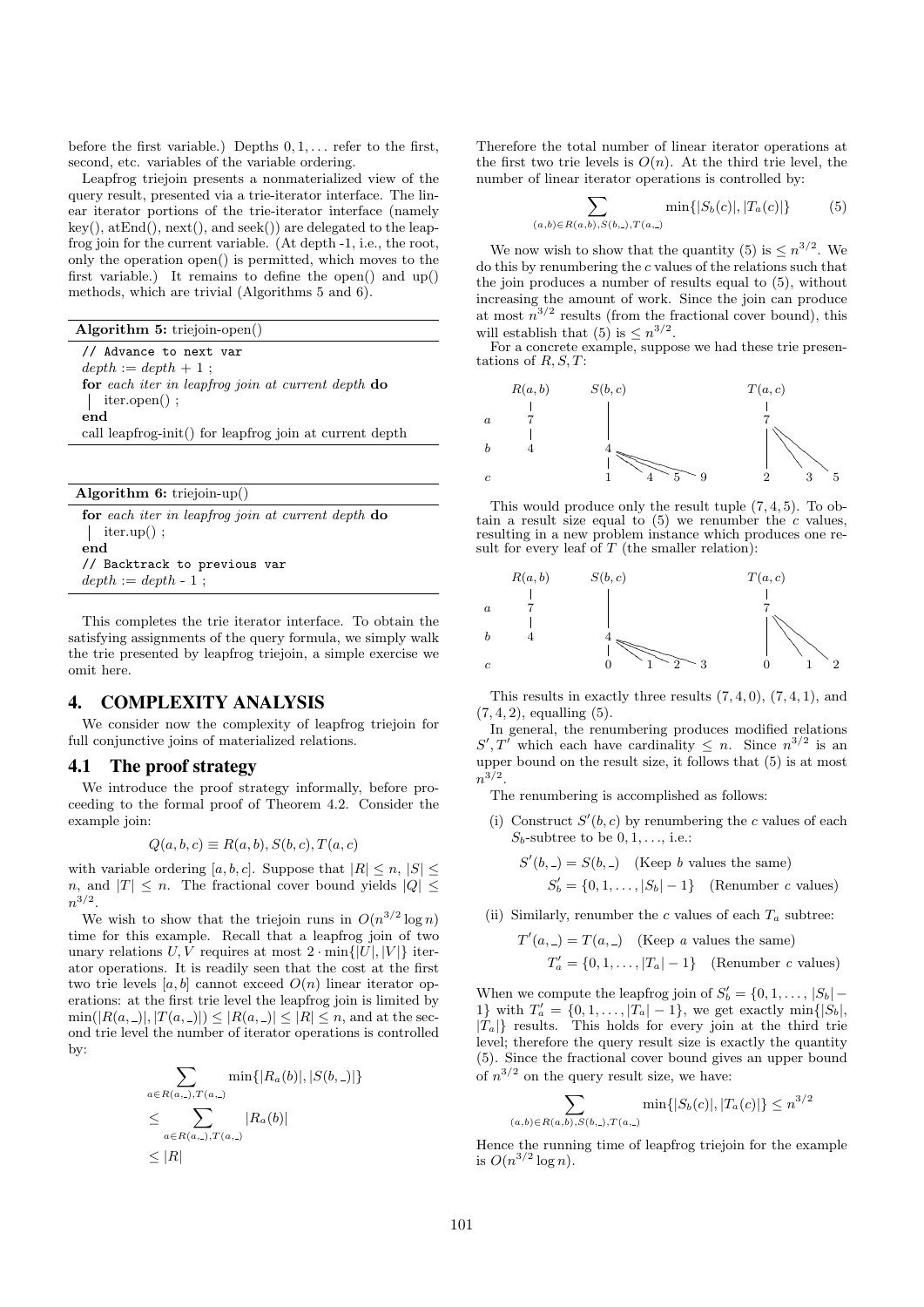The above example illustrates the proof technique we employ for the leapfrog triejoin complexity analysis. The following sections generalize the renumbering transform (Section 4.2), develop the sum-min cost bound (Section 4.3), and formalize classes of databases to which the complexity bound applies (Section 4.4). These lead up to the proof, in Section 4.5, of the complexity bound for leapfrog triejoin (Theorem 4.2).

# 4.2 The renumbering transform

We generalize the renumbering transformation introduced in the previous section. For an atom  $R(x, y, z)$ , *a renumbering at variable*  $v \in \{x, y, z\}$  is obtained by traversing the trie representation of *R*, and:

- *•* If the variable *v* appears in the argument list at depth *d*, then for each node at depth  $d-1$  renumber its children to be 0*,* 1*, . . .*; otherwise, do nothing.
- *•* Replace all values for variables appearing after *v* in the key-ordering with 0.
- *•* Eliminate any duplicate tuples.

The resulting relation *R ′* is called a renumbering of *R*. Figure 3 illustrates renumberings of a relation  $R(x, y, z)$  at various depths.<sup>5</sup>

## 4.3 Triejoin costs

Let  $R^1, \ldots, R^m$  be the relations in the join, and  $V =$ [*v*0*, . . . , v<sup>k</sup>−*<sup>1</sup>] be the chosen variable ordering. Each atom (relation) in the join takes as arguments some subset of the variables *V*, in order. For a relation  $R(v_0, v_1, v_2, v_3)$ , we use this notation for currying:

$$
R_{v_0,v_1}(v_2,v_3) = \{(v_2,v_3) : (v_0,v_1,v_2,v_3) \in R\}
$$

We write  $R_{\leq i}(v_i, \ldots)$  for the curried version of all variables strictly before  $v_i$  in the ordering; e.g.  $R_{\leq 3}(v_3)$  =  $R_{v_0,v_1,v_2}(v_3)$ .

Write  $Q_i(v_0, v_1, \ldots, v_i)$  for the join 'up to and including' variable  $v_i$ ; this is obtained by replacing variables  $v_{i+1}, \ldots, v_{k-1}$ with the projection symbol  $\overline{\phantom{a}}$  in the query, and omitting any atoms which contain only projection symbols.<sup>6</sup> For example, with  $Q = R(a, b), S(b, c), T(a, c),$  and key order [a, b, c], we would have:

$$
Q_0 = R(a, -), T(a, -)
$$
  
\n
$$
Q_1 = R(a, b), S(b, -), T(a, -)
$$
  
\n
$$
Q_2 = R(a, b), S(b, c), T(a, c)
$$

Let  $R_{\leq i}^{\alpha}(v_i, \ldots), R_{\leq i}^{\beta}(v_i, \ldots), \cdots$  be the relations in the leapfrog join at depth  $i$ . Let  $C_i$  be the sum-min of the leapfrog triejoin at tree depth *i*:

$$
C_i = \sum_{(v_0, \ldots, v_{i-1}) \in Q_{i-1}} \min \{ |R_{< i}^{\alpha}(v_{i}, \ldots, \ldots, \ldots)|, \\ |R_{< i}^{\beta}(v_{i}, \ldots, \ldots, \ldots, \ldots)|, \ldots \}
$$

To compute the join result, one uses the trie iterator presented by leapfrog triejoin to completely traverse the trie.

Proposition 4.1. *The running time of leapfrog triejoin*  $i s \ O((\sum_{i=0}^{k-1} C_i) \log N_{max}).$ 

PROOF. Let  $N_{max}$  be the cardinality of the largest input relation. At levels  $0, \ldots, k-2$ , each result of a leapfrog join incurs the cost of an open() and up() operation, totalling  $O((\sum_{i=0}^{k-2} C_i) \log N_{max})$  time by the  $O(\log N)$  performance requirement for open() and up(). At levels 0*, . . . , k−*1 the time cost of the leapfrog joins is  $O((\sum_{i=0}^{k-1} C_i) \log N_{max})$ from Prop. 3.1.  $\Box$ 

#### 4.4 Families of problem instances

We now formalize some concepts in preparation for asymptotic arguments. Chief among these is a *family of problem instances*; this concept encompasses familiar examples such as *graphs with at most n edges*, and *binary relations R,S,T with each relation of size*  $\leq n$ *.* 

We write  $Str[\sigma]$  for finite structures with signature (vocabulary)  $\sigma$ . A *family of problem instances* is a countable set  $(\mathbf{K}_n)_{n\in\mathbb{N}}$  indexed by a parameter  $n \in \mathbb{N}$ , where each  $\mathbf{K}_n \subseteq \text{Str}[\sigma]$  is a class of finite relational structures, and  $(i \leq j) \implies (\mathbf{K}_i \subseteq \mathbf{K}_j)$ . (Example: *graphs with at most n edges* is a family of problem instances.)

More generally, we can choose a tuple of parameters  $\bar{n}$  =  $[n_1, \ldots, n_k] \in \mathbb{N}^k$ , with the usual partial ordering on tuples, such that if  $\overline{n}' = [n'_1, \ldots, n'_k]$  and  $n_1 \leq n'_1, \ldots, n_k \leq n'_k$ , then  $\mathbf{K}_{[n_1,\ldots,n_k]} \subseteq \mathbf{K}_{[n'_1,\ldots,n'_k]}$ . (Example: let  $\sigma$  contain the binary relation symbols  $R, S, T$ , and define  $\mathbf{K}_{r,s,t}$  to be structures with  $|R| \leq r$ ,  $|S| \leq s$ , and  $|T| \leq t$ .)

A query *Q* is defined by some first-order formula  $\varphi(\overline{x})$ . For a structure  $A \in \mathbf{K}_n$  we write  $Q^A$  to mean the satisfying assignments of  $\varphi(\overline{x})$  in *A*. For simplicity, we take  $\overline{x}$  to be the variable ordering for the triejoin.

#### 4.5 Proof of the complexity bound

Fix a variable ordering V. Given structures  $A, A'$ , we say  $\mathcal{A}'$  is a renumbering of  $\mathcal{A}$  if it is obtained by selecting some relation of *A* and renumbering it at some depth, as per Section 4.2. A family of problem instances is *closed under renumbering* when for every  $A \in \mathbf{K}_n$ , if  $A'$  is a renumbering of *A*, then  $A' \in \mathbf{K}_n$  also.

THEOREM 4.2. Let  $Q(v_0, \ldots, v_{k-1})$  be a full conjunctive *query satisfying the syntactic restrictions of Section 3.4, and*

- *1.*  $(K_n)_{n \in \mathbb{N}}$  be a family of problem instances closed under *renumbering,*
- *2.*  $q(n) = \max_{A \in \mathbf{K}_n} |Q^A|$  *be the largest query result size for any structure in* **K***n, and*
- *3. M*(*n*) *be the cardinality of the largest relation in any structure of* **K***n.*

*Then, Leapfrog Triejoin computes*  $Q$  *in*  $O(q(n) \log M(n))$ *time over*  $(K_n)_{n \in \mathbb{N}}$  *using variable ordering*  $[v_0, \ldots, v_{k-1}]$ *.* 

PROOF. (By contradiction). Suppose the running time is not  $O(q(n) \log M(n))$ . From Prop. 4.1, the running time of leapfrog triejoin is  $O((C_0 + \cdots + C_{k-1}) \log M(n))$ , where  $C_i$  is the sum-min for the leapfrog join of variable  $v_i$ . For this to not be  $O(q(n) \log M(n))$ , some variable  $v_i$  must have  $C_i \in \omega(q(n))$  for infinitely many instances *A*. For each such  $A$ , renumber all relations for variable  $v_i$ , and revise  $Q(v_0, \ldots, v_{k-1})$  appropriately. This results in structures  $A'$ 

<sup>&</sup>lt;sup>5</sup>It is worth noting that alternate renumbering schemes might be useful for certain classes of problems. But for the purposes of this paper, we stick to  $0, 1, 2, \ldots$ 

<sup>&</sup>lt;sup>6</sup>Note that  $Q_i$  is generally a strict superset of the projection of the query result  $Q(v_0, v_1, \ldots, v_i, \ldots, \ldots, \ldots).$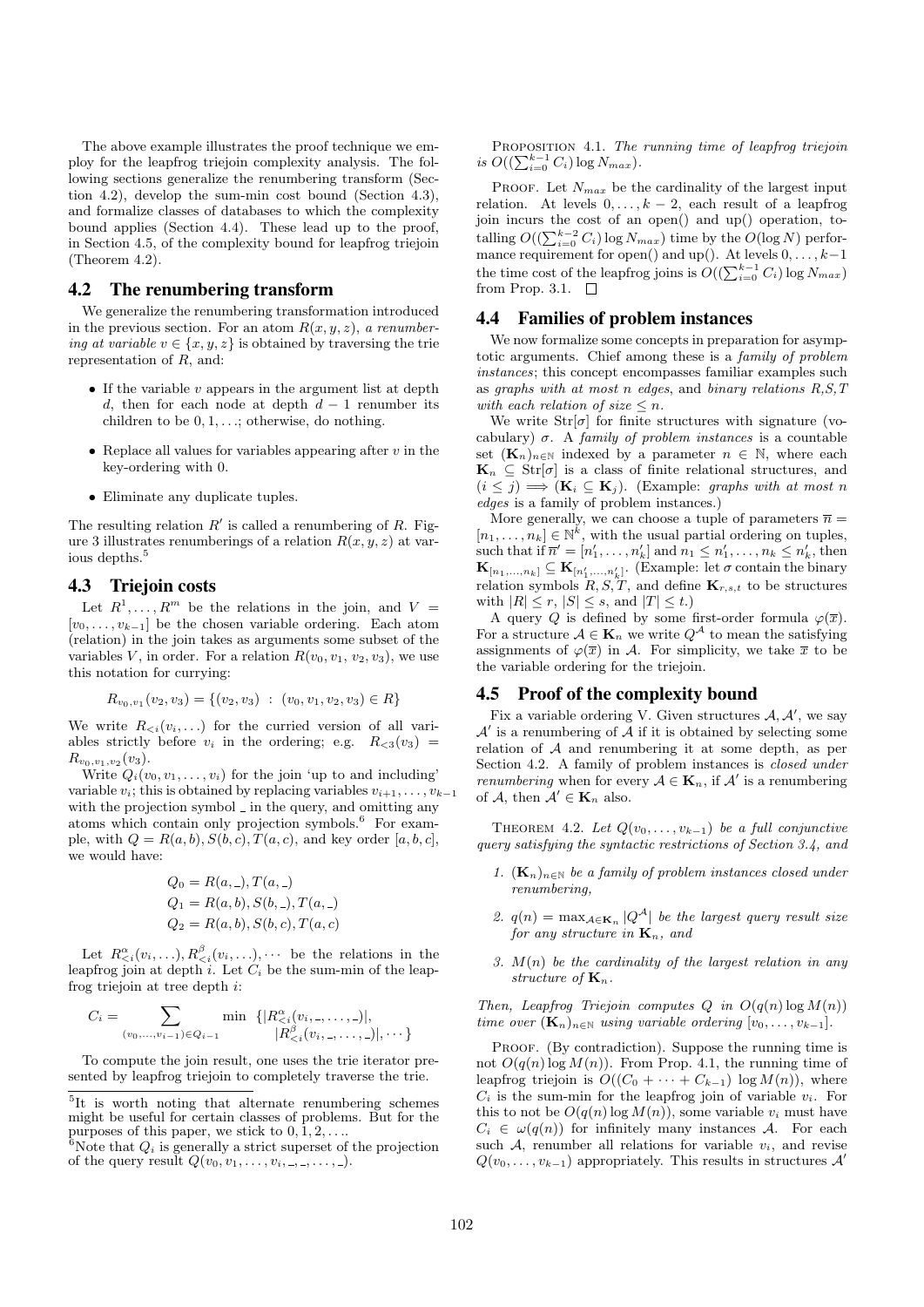

(c) Renumbered at depth 1, for variable *y* (d) Renumbered at depth 0, for variable *x*

**Figure 3:** Example of the renumbering transform applied to a relation  $R(x, y, z)$ .

with  $|Q^{\mathcal{A}'}| = C_i$ . Since the family is closed under renumbering,  $A' \in \mathbf{K}_n$ ; but  $|Q^{A'}| \in \omega(q(n))$ , contradicting the definition of  $q(n)$ .  $\square$ 

Note that Theorem 4.2 does not depend on the fractional edge cover bound (Section 2.2). The fractional edge cover bound provides a means to bound  $q(n)$  for families of problem instances defined by constraints on the size of input relations. Since renumbering does not increase the sizes of relations, such families are closed under renumbering. The worst-case optimality in the sense of NPRR [8] is immediate:

Corollary 4.3 (Theorem 4.2). *The run time of Leapfrog Triejoin is bounded by the fractional edge cover bound, up to a log factor.*

Example: for the *R, S, T* example we could define the family of instances by  $|R| \leq n, |S| \leq n, |T| \leq n$ ; the fractional edge cover bound provides  $q(n) = n^{3/2}$ , and therefore the running time of leapfrog triejoin is  $O(n^{3/2} \log n)$ .

# 5. IMPROVING ON THE NPRR BOUND

In this section we show that leapfrog triejoin achieves optimal worst-case running time (up to a log factor) over finergrained families of problem instances than those defined by the AGM (fractional edge cover) bound, and that NPRR is *not* worst-case optimal for such families.

## 5.1 Instances defined by projection bounds

Corollary 4.3 established that the leapfrog triejoin complexity bound of  $O(q(n) \log M(n))$  from Theorem 4.2 applies to families of problem instances defined by constraints on the sizes of input relations. We demonstrate that Theorem 4.2 applies to finer-grained families defined by constraints on the size of *projections* of input relations. This establishes that leapfrog triejoin is worst-case optimal for such families. The NPRR algorithm is not; we exhibit a family of problem instances for which leapfrog triejoin is optimal, and NPRR is asymptotically slower. This may partially explain the faster performance of LFTJ observed in practice [9].

By way of example, we return to  $Q(a, b, c) = R(a, b)$ ,  $S(b, c)$ ,  $T(a, c)$ . Consider a family of problem instances  $(\mathbf{K}_n)_{n \in \omega}$  defined by the following constraints on projection sizes of *R, S, T* (recall that  $R(a, ) = \pi_1(R)$ ):

| $ R(a,-)  \leq n^{3/8}$   |  | $ R(0, b)  \leq n^{5/8}$ |  |
|---------------------------|--|--------------------------|--|
| $ S(b, \_)  \leq n^{5/8}$ |  | $ S(., c)  \leq n^{3/8}$ |  |
| $ T(a, \_)  \leq n$       |  | $ T(., c)  \leq 1$       |  |

From the definition of the renumbering transform (Section 4.2), the following is evident:

Proposition 5.1. *Applying a renumbering transform to a relation R does not increase the cardinality of any projections of R.*

Therefore families defined by constraints on projection cardinalities are closed under renumbering, and the following is immediate from Theorem 4.2:

Theorem 5.2. *Leapfrog triejoin is worst-case optimal for families of problem instances defined by cardinality constraints on projections of input relations.*

Continuing our example, from the above constraints on projections of *R, S, T* it is easily inferred that  $|Q(a, \, \ldots, \, \ldots)|$  $\leq n^{3/8}, |Q(., b, .)| \leq n^{5/8}, \text{ and } |Q(.,., c)| \leq 1. \text{ Hence}$  $|Q| \leq n$ . By Theorem 5.2, leapfrog triejoin runs in time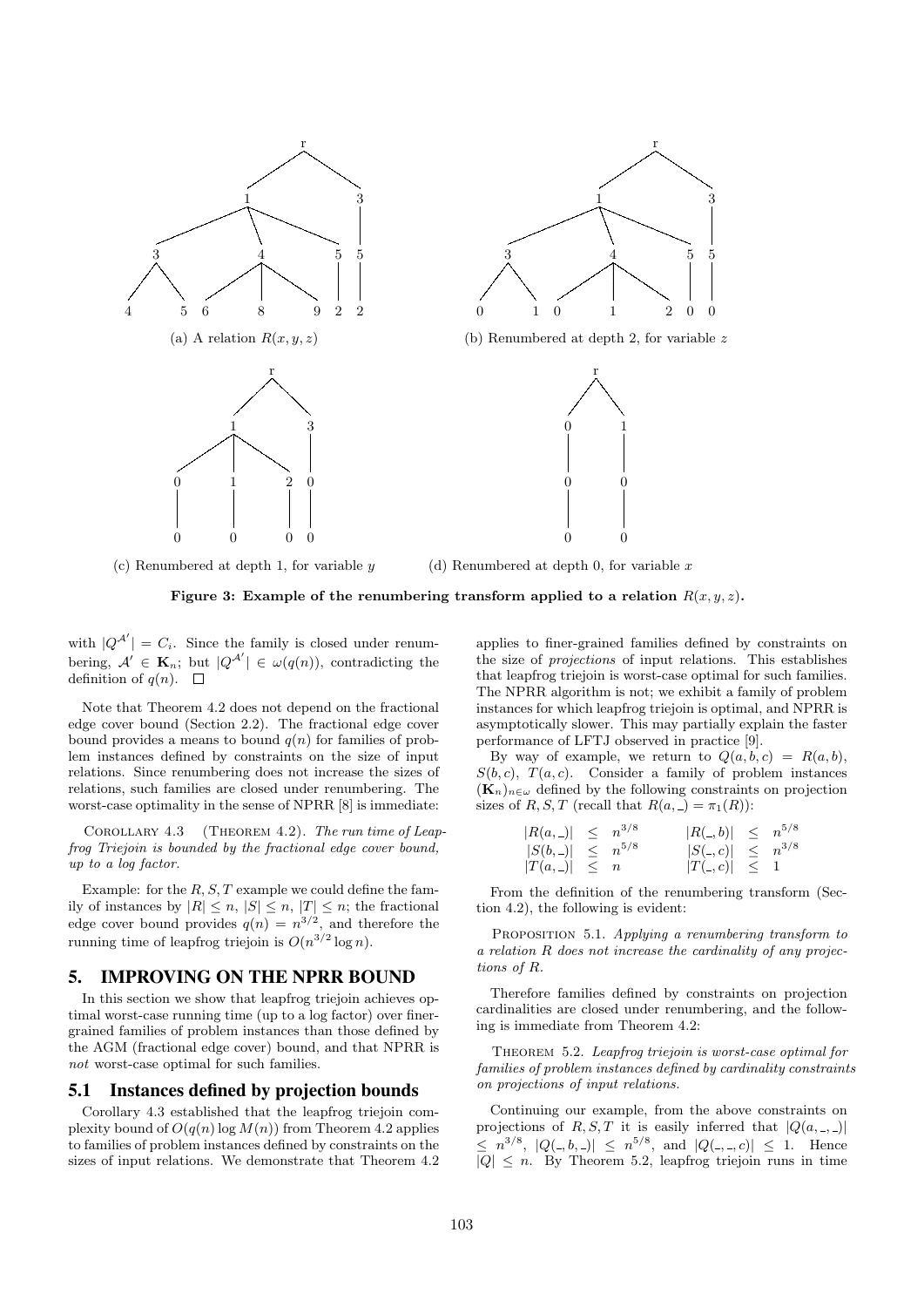$O(n \log n)$  over this family. In the next section we establish that NPRR has running time  $\Theta(n^{1.375})$  for this family. This counterexample establishes:

Proposition 5.3. *NPRR is* not *worst-case optimal for families of problem instances defined by cardinality constraints on projections of input relations.*

#### *5.1.1 Counterexample for Prop. 5.3*

Consider the behaviour of the NPRR algorithm for an instance with:

$$
R = [n^{3/8}] \times [n^{5/8}]
$$
  
\n
$$
S = [n] \times [n^{3/8}] \times [n^{3/8}]
$$
  
\n
$$
Q = [n^{3/8}] \times [n^{5/8}] \times [1]
$$

We follow the exposition of Example 2 of [8]. Let  $\tau \geq 0$  be a parameter, which is used to define a threshold for *heavy join keys.* A join key  $b \in R(-, b)$  is heavy if it appears in more than  $\tau$  tuples of  $R$ ; let  $D$  be the set of heavy join keys. The algorithm handles tuples  $(a, b) \in R$  for heavy join keys  $b \in D$  separately from those with  $b \notin D$ . Let  $G \subseteq R$  be those tuples containing no  $b \in D$ . The algorithm (1) constructs  $D \times T$  and filters using hash tables on *S* and *R*; and (2) constructs  $G \bowtie S$  and filters using a hash table on *T*. The union of these two results yields *Q*.

We now consider the running time. There are two cases, which depend on the choice of  $\tau$  (which is taken to be  $n^{1/2}$ in Example 2 of [8], but we consider arbitrary choice of *τ* here.)

Case 1:  $\tau \geq n^{3/8}$ . Then *D* will be empty, and  $G = R$ ; the result will be constructed using only step (2): constructing  $G \bowtie S = R \bowtie S$  and filtering using *T*. Since  $|R \bowtie S|$  $n^{1+3/8}$ , the running time will be  $\Theta(n^{1.375})$ .

Case 2:  $\tau < n^{3/8}$ . Then  $D = [n^{5/8}]$ , and the result will be constructed using only step (1): since  $|D \times T| = n^{1+5/8}$ , the running time will be  $\Theta(n^{1.625})$ .

With the best choice of  $\tau$  the running time is  $\Theta(n^{1.375})$ . Since leapfrog triejoin has running time  $O(n \log n)$  for the family of problem instances containing this example, we have demonstrated that leapfrog triejoin can be asymptotically faster than the NPRR algorithm.

#### 6. DISCUSSION AND FUTURE WORK

#### 6.1 Removing the log factor

Ken Ross suggested the following variant of leapfrog triejoin which eliminates the  $log M(n)$  factor of the complexity bound [10]. For a relation  $R(a, b)$ , maintain a hash table for *R*(*a*,  $=$ ) i.e. for the projection  $\pi_1(R)$ . For each  $a \in R(a, 1)$ maintain a hash table for  $R_a(b)$ . Each entry in the hash table for  $R(a, \_)$  contains a pointer to the hash table for  $R_a(b)$ . (Similarly for *k*-ary relations with  $k > 2$ ). Replace each leapfrog join with a scan of the smallest relation, with lookups into hash tables for the other relations. This eliminates the log factor, giving a running time of  $O(q(n))$ .

It will be interesting to investigate when the asymptotic improvement offered by hash tables translates into practical advantage, and whether query optimizers can be trained to efficiently select trie versus hash table representations. There are countervailing factors to be weighed against the asymptotic improvement:

- The leapfrog join of unary relations  $A_1, \ldots, A_k$  can require substantially fewer than  $\min\{|A_1|, \ldots, |A_k|\}$  iterator operations in practice, due to differences in data distribution amongst the relations. Using leapfrog join ensures that you do not pay for the relation sizes per se, but rather for the interleavings where one relation interposes itself into another. One example of this is given in Section 3.2, where a join of three relations of size *n* is performed with  $O(1)$  iterator operations. This advantage is not obviously achievable by the hash table variant.
- *•* The log *M*(*n*) factor in the leapfrog triejoin complexity bound is a tax not always applied; the log factor reflects the potential cost of sparse access patterns into relations, when leaping between distant keys. When access patterns are dense, the log factor vanishes. For example, taking  $R = S = T = [n^{1/2}] \times [n^{1/2}]$ , and representing *R*, *S*, *T* as tries, the running time is  $O(n^{3/2})$ .
- *•* Hash tables imply random memory access patterns, which are notoriously costly in steep memory hierarchies; leapfrog triejoin frequently exhibits sequential access patterns, which are better exploited by current architectures.

## 6.2 Extension to *∃*<sup>1</sup> queries

The implementation of leapfrog triejoin in our commercial database system LogicBlox extends the basic algorithm described here in several useful ways. We sketch these extensions here, as they provide basic functionality essential for implementors.

The LogicBlox runtime evaluates rules defined using the following fragment of first-order logic:

$$
\begin{aligned}\n\text{conj} &::= \ [\ \exists \overline{x} \ . \ ] \ \text{dform } (\ \land \text{dform } )^* \\
\text{dform} &::= \text{atom} \ | \ \text{disj} \ | \ \text{negation} \\
\text{atom} &::= R(\overline{y}) \ | \ F[\overline{y}] = \overline{z} \\
\text{disj} &::= \text{conj } (\ \lor \text{conj})^+ \\
\text{negation} &::= \neg \text{conj} \\
\text{rule} &::= \forall \overline{x} \ . \ \text{conj} \rightarrow \text{head} \\
\text{head} &::= \text{atom} \ (\ \land \text{atom})^*\n\end{aligned}
$$

Each conjunction bears an optional existential quantifier block. Atoms can be either relations or functions, which may represent either concrete data structures (representing edb functions/relations, or materialized views), or primitives such as addition and multiplication. The use of negation comes with some further restrictions not captured by the above grammar. We extend leapfrog triejoin to tackle such rules as follows.

1. *Disjunctions.* A simple variant of the leapfrog algorithm computes a disjunction of unary relations  $A_1(x)$ ∨  $\cdots \vee A_k(x)$ , using the standard algorithm for merging sorted sequences presented by iterators. We handle a disjunction of *k*-ary formulas  $\varphi_1(\overline{x}) \vee \cdots \vee \varphi_k(\overline{x})$  in the following manner. Each subformula  $\varphi_i(\overline{x})$  is required to have the same free variables. The extension from disjunction of unary subformulas to *k*-ary subformulas mostly follows the triejoin algorithm of Section 3.5, with the exception that the triejoin-open() method selects only those iterators positioned at the current key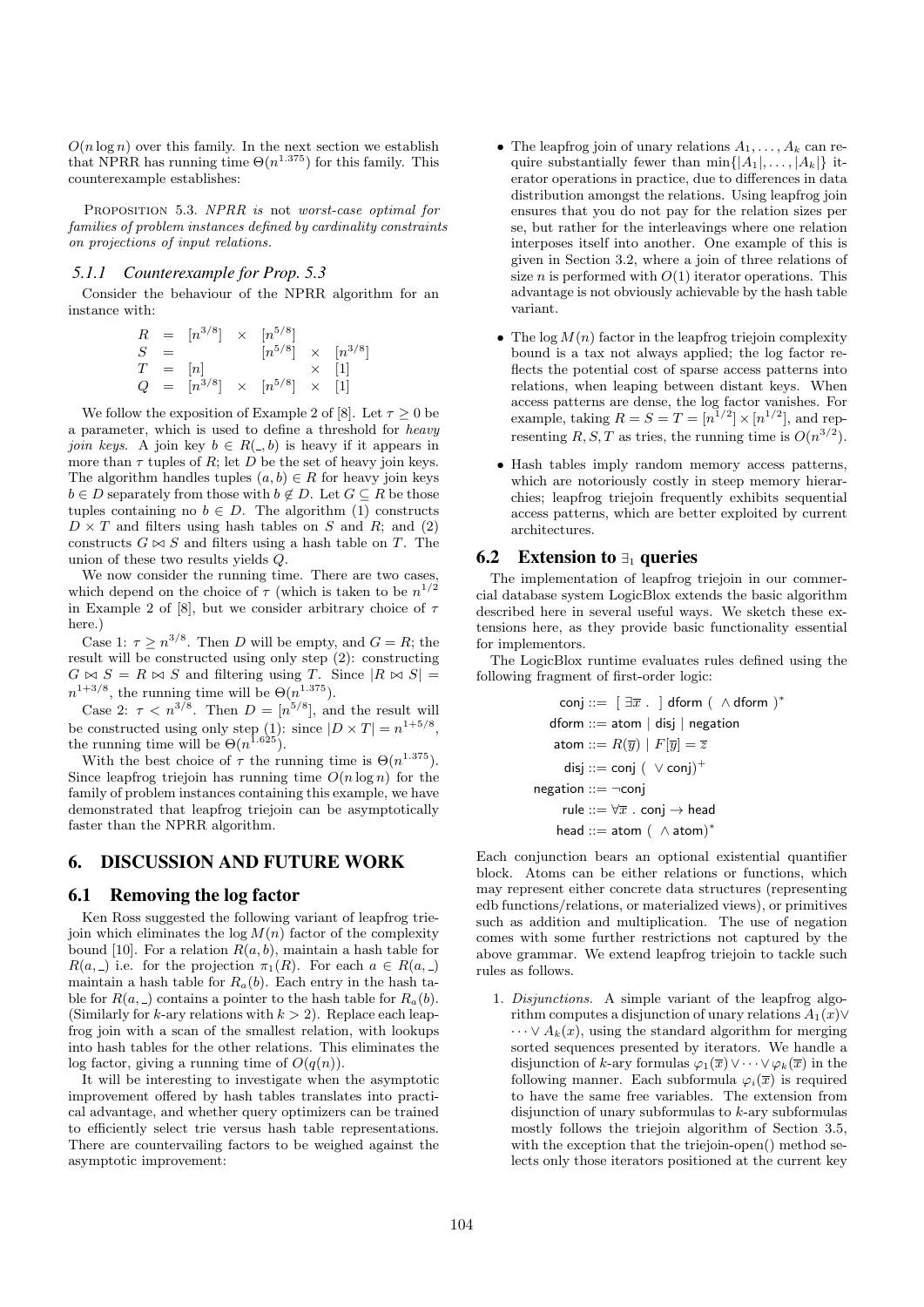for opening at the next level. The implementation of disjunction presents  $\varphi_1(\overline{x}) \vee \cdots \vee \varphi_k(\overline{x})$  as a nonmaterialized view using the trie iterator interface; since leapfrog triejoin likewise presents conjunctions as nonmaterialized views, we can permit arbitrary nesting of conjunctions and disjunctions without materializing intermediate results or DNF-conversion, in most cases.

- 2. *Functions*. We distinguish between relations  $R(x, y)$ and functions  $F[x] = y$ . For the function  $F[x] = y$ , where  $F$  is represented by a concrete data structure, the variable *x* is said to occur in *key position*, and the variable *y* in *value position*. A free variable of a conjunction is a key if it is a key of any subformula; every free variable of a disjunction is deemed to be a key. Only variables occurring in key position are considered for the variable ordering. To handle a query such as  $F[x] = y$ ,  $G[y] = z$  with a variable ordering  $[x, y]$ , we treat it as  $F[x] = \alpha$ ,  $I_{\alpha}(y)$ ,  $G[y] = z$ , where  $I_{\alpha}(y)$  presents a nonmaterialized view of the relation *{α}*.
- 3. *Primitives.* Primitives are scalar operations such as addition and multiplication. In a subformula such as  $z = y+1$ , we deem all variable occurrences to be valueposition. In a query such as  $A(x, y)$ ,  $z = y + 1$ , we handle primitives such as  $z = y + 1$  by attaching *actions* to the triejoin which are triggered whenever a specified variable is bound. With the key ordering  $[x, y]$ , the primitive  $z = y + 1$  would be triggered whenever *y* is bound. We order actions attached to the same variable so as to respect order-of-operation dependencies. For a query such as  $A(x, y), z = y + 1, B(z)$  with variable ordering  $[x, y, z]$ , we use the same technique as above, treating it as  $A(x, y), \alpha = y + 1, I_{\alpha}(z), B(z)$ . Actions can either succeed or fail; if they fail, the leapfrog triejoin algorithm searches for the next binding of the trigger variable.
- 4. *Negation.* We distinguish two cases of negation: complementation, and scalar negation. Complementation occurs when we have a formula of the form  $\varphi_1(\bar{x}, \bar{y}), \neg \varphi_2(\bar{x}),$ where each variable in  $\bar{x}$  occurs in key-position of  $\varphi_1$ . In this case we handle  $\neg \varphi_2(\overline{x})$  by an action attached to the last variable of  $\bar{x}$ , which performs a lookup into  $\varphi_2(\overline{x})$ , succeeding just when  $\varphi_2(\overline{x})$  fails. Scalar negation occurs when we have a subformula  $\neg \varphi_2(\overline{x})$ , where each variable in  $\bar{x}$  occurs in value-position in  $\varphi_2$ ; this implies  $\varphi_2$  contains only primitive operations. In such cases we permit existential quantifiers to occur in  $\varphi_2$ , to handle subexpressions such as  $\neg \exists t \cdot x + y = t, t > 0$ , which depart from *∃*<sup>1</sup> in a trivial way. We handle these by an action attached to the last variable of  $\bar{x}$  which computes  $\varphi_2(\overline{x})$  and succeeds just when  $\varphi_2$  fails.
- 5. *Projections.* Projections are currently handled by using data structures which support reference counts. we anticipate introducing an optimization to handle a projection *∃z . φ*(*x, z*) by a special nonmaterialized view which produces only the first  $z$  for given  $\overline{x}$ . We anticipate this will be more efficient when *z* occurs after  $\bar{x}$ in the variable ordering.
- 6. *Ranges*. We handle inequalities such as  $x \geq c$  by including a nonmaterialized view of a predicate repre-

senting an interval  $[c, +\infty)$ ; similarly for  $\leq, <, >$ . It is a simple exercise to implement a trie-iterator for an interval such as  $[c, +\infty)$ .

The complexity analysis presented for leapfrog triejoin (Theorem 4.2) does not immediately encompass the above extensions, but can be applied in some cases by considering nested subformulas to be materialized, even though in actual evaluation they are not. For example, in the formula  $A(x, y)$ ,  $(B(y, z) \vee C(y, z))$ , we can consider a hypothetical materialization of  $T(y, z) \equiv B(y, z) \vee C(y, z)$ , and analyze  $A(x, y), T(y, z)$  using whatever properties for *T* we can establish. For instance, if we know  $|A| \leq n_1$ ,  $|B| \leq n_2$  and  $|C| \leq n_3$ , it follows that  $|T| \leq (n_2 + n_3)$ , and we can invoke Corollary 4.3 using the fractional cover bound. This technique yields a valid bound for the nonmaterialized presentation of *T* if trie iterator operations on the presentation of  $B(y, z) \vee C(y, z)$  take  $O(\log n)$  time, which is the case for disjunctions. However, this is not the case for projections. Laurent Oget made the promising suggestion of lazily materializing subformulas as they are evaluated, which would limit the cost to that of materializing all subexpressions.

#### **Conclusions**

Leapfrog triejoin is a variable-oriented join algorithm which achieves worst-case optimality (up to a log factor) over large and useful families of problem instances. It provides the core evaluation algorithms of the LogicBlox Datalog system. It improves on the NPRR algorithm in its simplicity, and its optimality for finer-grained families of problem instances. The algorithm is easily understood and straightforward to implement.

# Acknowledgements

Our thanks to Dan Olteanu, Todd J. Green, Kenneth Ross, Daniel Zinn and Molham Aref for feedback on drafts of this paper. Our gratitude to Dung Nguyen, whose benchmarks comparing leapfrog triejoin to the NPRR algorithm motivated this work.

# 7. REFERENCES

- [1] Serge Abiteboul, Richard Hull, and Victor Vianu. *Foundations of Databases*. Addison-Wesley, 1995.
- [2] Albert Atserias, Martin Grohe, and Dániel Marx. Size bounds and query plans for relational joins. In *FOCS*, pages 739–748. IEEE Computer Society, 2008.
- [3] Ashok K. Chandra and Philip M. Merlin. Optimal implementation of conjunctive queries in relational data bases. In *STOC*, pages 77–90, 1977.
- [4] Erik D. Demaine, Alejandro López-Ortiz, and J. Ian Munro. Adaptive set intersections, unions, and differences. In *SODA*, pages 743–752. ACM/SIAM, 2000.
- [5] Goetz Graefe. Query evaluation techniques for large databases. *ACM Comput. Surv.*, 25(2):73–169, June 1993.
- [6] Martin Grohe and Dániel Marx. Constraint solving via fractional edge covers. In *SODA*, pages 289–298. ACM Press, 2006.
- [7] Frank K. Hwang and Shen Lin. A simple algorithm for merging two disjoint linearly-ordered sets. *SIAM J. Comput.*, 1(1):31–39, 1972.